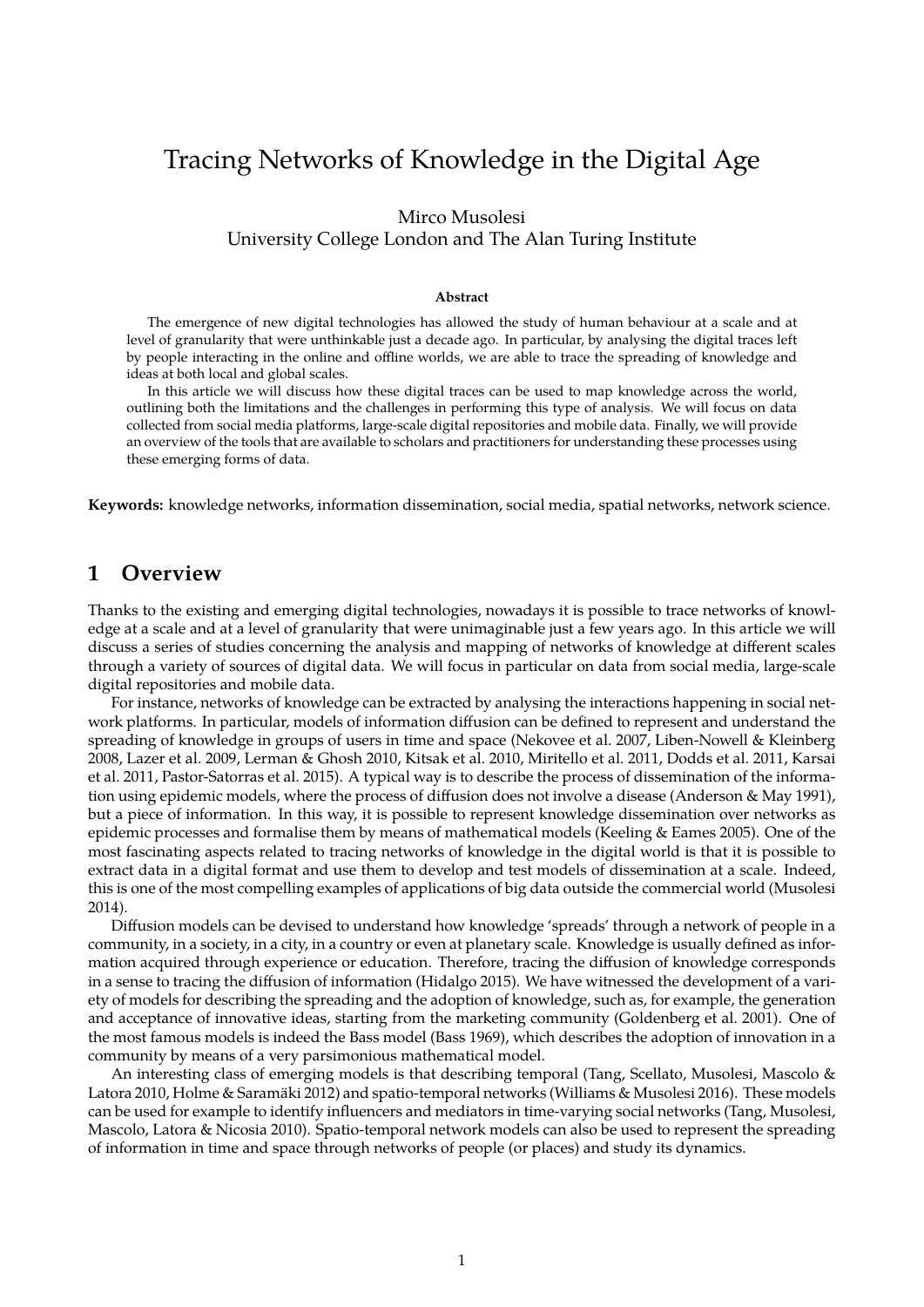### **2 Social media**

Social media can be used to track the spreading of information as it happens in real-time at a very large scale. They are extremely popular, involving thousands of millions of users. The first example of information diffusion in the digital world indeed happens through Web blogs, which predate the advent of social media outlets such Facebook (Ellison et al. 2007) and Twitter (Kwak et al. 2010, Cha et al. 2010). One of the first study of information diffusion in these media can be found in (Gruhl et al. 2004, Adar & Adamic 2005). The geography of Twitter has been analysed in several works, such as (Leetaru et al. 2013). Social media can contribute substantially to opinion formation, as studied for example in (Watts & Dodds 2007).

In (De Domenico et al. 2013) the authors examine the spreading of rumours related to the discovery of the Higgs boson (The ATLAS Collaboration 2012, The CMS Collaboration 2012) in real-time from Twitter data. Twitter is a social network where a user can write microblog posts composed of 140 characters. A post can then be *retwitted* (i.e., reposted) by other users that are following a person or an organisation (*followers*). The availability of data from the platform also allows for the extraction of mathematical models of diffusion in the social network of followers across the globe. Furthermore, the study of the topics discussed in Twitter has attracted the attention of a vast number of researchers in the past years. For example, in (Romero et al. 2011) the authors analyse the adoption of hashtags and they show that for example those that are politically controversial are particularly persistent in the network over time.

Another interesting example of tracing knowledge using digital data is indeed the analysis of software developers' activities in GitHub, an online software development collaborative tool. In (Lima et al. 2014) the authors examine the network of collaborations on different software projects at a global scale, looking at how collaborations unfold, including their geographic characteristics. In GitHub users can create code repositories; every repository has a list of collaborators, who can make changes to the content of the repository. A user can submit changes to the codebase or if they do not want to be a collaborator, there is the possibility of 'forking' a project. The action of fork creates a duplicate of the repository for independent work. By analysing the interactions on GitHub, it is possible to observe patterns of collaborations over time and over space. Indeed, software production is a creative process: collaboration on software projects can be seen as a new way of sharing knowledge and participating to the co-creation of intellectual artefacts.

One of the limitations of this body of work is the fact that often external factors cannot be captured, such as for example the influence of other social media or press outlets, e.g., television and newspapers and other online and offline media. An interesting study about evaluating the external influence of other sources on information spreading can be found in (Myers et al. 2012).

The diffusion of social media has also led scholars to ask questions related to the importance of distance in a world connected by global online networks (Mok et al. 2010). In (Scellato et al. 2010), by analysing four social networks (Brightkite, Foursquare, LiveJournal and Twitter), the authors show that distance still matters in the establishment of social links: we cannot talk about *death of distance* (Cairncross 2001), at least yet, in the case of social media. The resulting geo-social networks show heavy-tailed degree distributions, a tendency to exhibit users with high node locality and social triangles on a local geographic scale. Hristova et al. showed that geo-social networks in different platforms are also highly correlated (Hristova, Noulas, Brown, Musolesi & Mascolo 2016) and this fact can be used for effective link prediction.

Other interesting problems include the identification of influential spreaders of information (Kitsak et al. 2010), the maximisation of the spreading process itself (Kempe et al. 2003), and the impact of homophily in the diffusion of information (Aral et al. 2009). Thanks to the availability of geo-social networks, it is also possible to identify the key spreaders in space (Lima & Musolesi 2012): this allows us to understand how specific people in a spatial network contribute to the dissemination of information and ideas in certain geographic areas, such as neighbourhood, cities or states. It is worth noting that the study of information diffusion in social media has not been limited to text but also focussed on other multimedia content such as photos in Flickr (Cha et al. 2009).

Information can also be political in nature such as in the case of protests (González-Bailón et al. 2011, 2013, Margetts et al. 2015). For example, by retrieving information through social media, it is possible to map the evolution of protests, including the exchange of information, of groups operating at local and a global level. This offers an unprecedented opportunity for studying and understanding political phenomena in real-time. Another very interesting aspect is that, for the first time, researchers are able to follow the spreading of information involving single actors and their thoughts at a very fine-grained granularity both in space and time. Moreover, it is worth noting that this information is not mediated through recollection, but it is instantaneous in nature, i.e., it is generated (and can be collected) as events unfold.

It is worth noting that social media data have been used for a very large number of studies, for example for understanding not only the spreading of information itself, but also the inherent contextual factors influence it, such as demographics and culture. For example, one of the topics of interest of social media studies has been the analysis of surnames, which can be used to understand the geo-demographics of different areas of large cities, such as London (Longley & Adnan 2016). In this way, it is possible to trace back global networks of people and migrations reflected in the ethnic composition of large-scale cities. Geo-social networks can also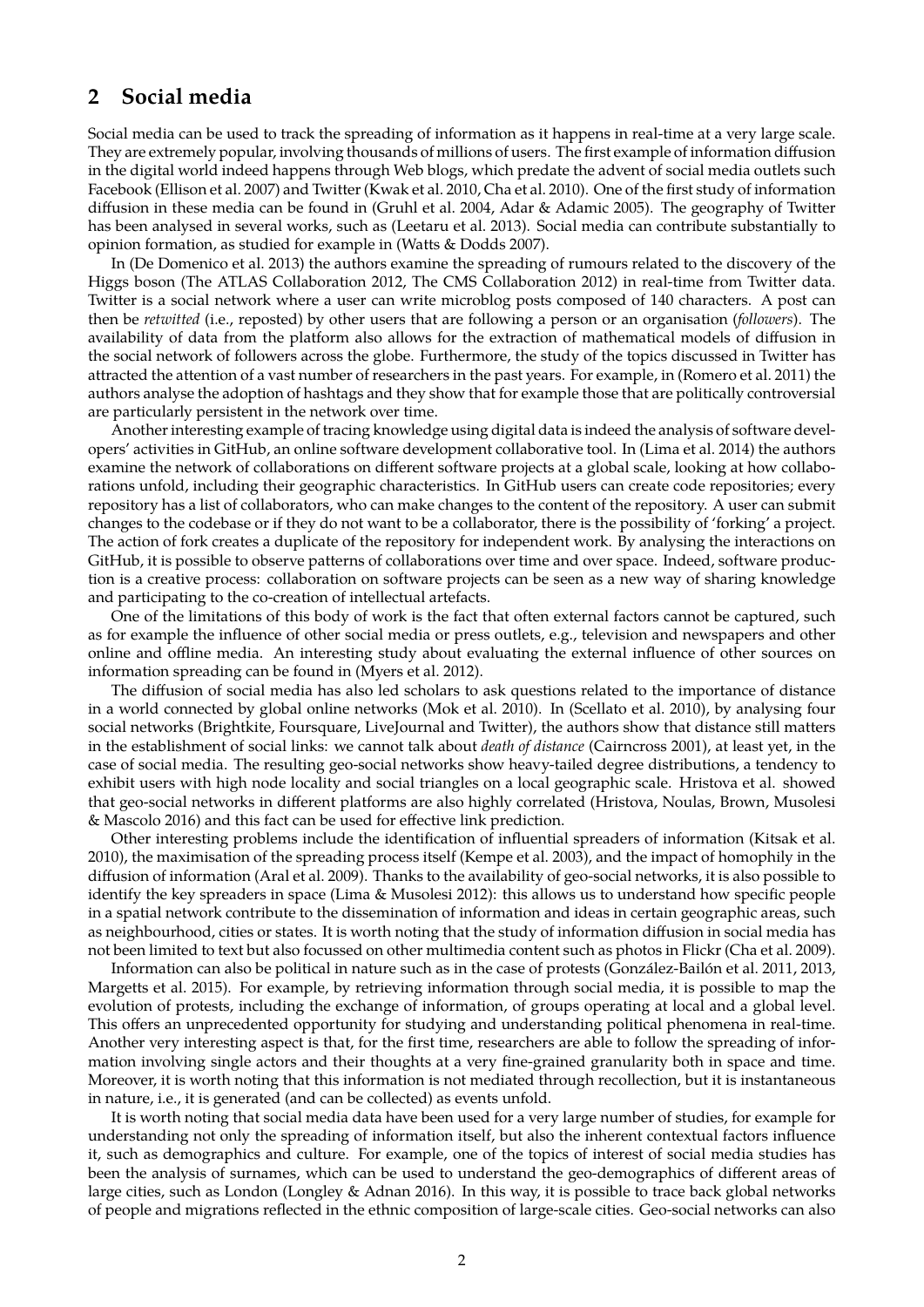be used effectively to trace and study diversity and gentrification phenomena (Hristova, Williams, Musolesi, Panzarasa & Mascolo 2016). Finally, in (Silva et al. 2014) the authors discuss how data from the Foursquare platform can be used to understand cultural characteristics of geographic areas by looking at the presence of specific food and drinks venues.

### **3 Large-scale data repositories**

Wikipedia, an online encyclopaedia that is completely edited by volunteers, is probably the most successful example of crowdsourced work. Through the analysis of Wikipedia usage in different languages and the application of data mining techniques to the content of the various articles, it is possible to reconstruct how different topics are of interest and relevant in different part of the globe (Brandes et al. 2009, Yasseri et al. 2012). Moreover, the articles themselves can be geo-located, i.e., mapped to different areas of the planet. In other words, it is truly possible to create maps of knowledge that connect people, objects, facts and places around the world. In order to extract information from the text usually natural language techniques (NLP) techniques (Manning & Schütze 1999) are applied. With respect to the extraction of geographic information, geo-localisation techniques are used to map names to geographic named entities. The mapping is performed by trying to map names to geographic locations that are available in geographic gazetteers such as Geonames (Ahlers 2013).

As more general trend, we observe that citizens are getting more and more involved in the creation of knowledge, both contributing through text and multimedia content (images, videos, etc.) but also by acting as sensors and collecting information about the environments where they live (Goodchild 2007). One of the most interesting examples is OpenStreetMap (*OpenStreetMap* 2016). Through the collaboration of a large number of individuals, knowledge is created, shared and disseminated. Several researchers have been investigated how this collaboration takes place, characterising his dynamics (Hristova et al. 2013).

Other repositories that allow for the analysis of networks of knowledge include online literary repositories, such as for example Gutenberg (*The Gutenberg project* 2016). The analysis of the networks emerging in the literature have been a theme of the work of Moretti among the others (Moretti 2005). Indeed, one possibility is to try to extract names of geographic locations as discussed above for Wikipedia from text in order to reconstruct how literary works are mapped in the geographic space, in order to understand how the fictional worlds are related to the real ones.

Another interesting example is the tracing of influence through citation networks (Bilke & Peterson 2001). These can be traced both over time and space and they provide a way for mapping out collaborations among individuals in different countries in a very detailed way considering both exchange information across disciplines (Porter & Rafols 2009) and in specific communities (Lehmann et al. 2003).

### **4 Mobility data**

Another interesting source of data is related to the increasing availability of mobility traces datasets, from flight (Guimera et al. 2005) to migration (Davis et al. 2013) data, from social media (Noulas et al. 2012, Hawelka et al. 2014) to mobile data collected directly by means of users' smartphones (Campbell et al. 2008) or by the cellular phone operators through the network infrastructure (Laurila et al. 2012).

In this case, the network of knowledge emerging from the data is in a sense indirect, but through this information we can map how people move at different geographic scale and spread ideas. Indeed, as discussed above, some people have talked about the death of distance (Cairncross 2001) as a consequence of the emergence of digital technologies, including for example the use of smartphones and global network connectivity. However, this claim is disputed by other researchers that are stressing the fact that distance is still a major factor in human relationships and, therefore, in spreading of ideas (Scellato et al. 2010).

In general, one of the most difficult aspects of using mobility data for understanding spreading processes is the fact that data provide only a partial view of the interactions between people. Indeed, it is extremely difficult to collect ground-truth information for reconstructing interactions from these datasets. For these reasons, it is always very important to be extremely cautious in deriving universal models from these datasets in terms of human behaviour and interactions.

### **5 Tools**

In this section, we will briefly review the tools that are used for tracing networks from digital data. We can broadly divide them into 3 main categories:

**Data Collection** Data collection is a fundamental phase in the process of tracing networks of knowledge. Data is usually collected from digital sources such as the Web through scraping tools (Mitchell 2015) or from digital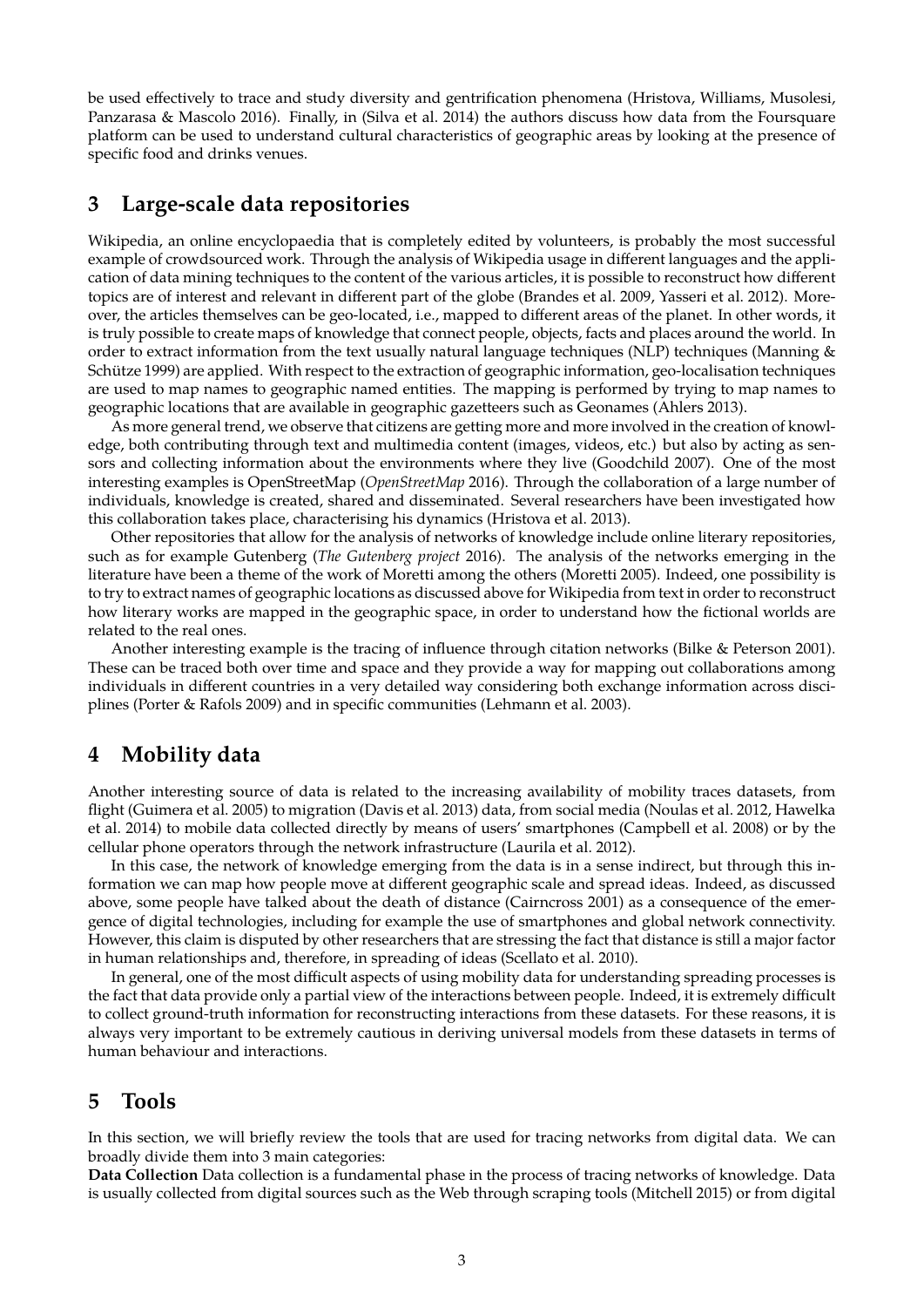platforms by means of Application Programming Interfaces (APIs) such as those provided by Twitter (*Twitter REST API* 2016). A limited amount of data is usually available for free, such as in the case of Twitter.

**Data Analysis** Data analysis is performed with a variety of tools from stand-alone applications such as Gephi (*Gephi - The Open Graph Viz Platform* 2016) to purpose-built software developed using existing libraries such as NetworkX (for Python) (*Networkx Library* 2016) or igraph (available for a variety of programming languages) (*igraph* 2016).

**Data Visualisation** Various tools can be used for visualising the networks of knowledge extracted from the data at local, national and global scales. An emerging class of tools is represented by open source tools for visualisation. Examples include again Gephi (*Gephi - The Open Graph Viz Platform* 2016) or Cytoscape (*Cytoscape: An Open Source Platform for Complex Network Analysis* 2016). Network data visualisation is also performed through tools developed by means of 'general-purpose' programming languages and platforms for data manipulation and visualisation such as Processing (Reas & Fry 2014). Other data visualisation tools include classic Geographic Information Systems (Longley et al. 2015), which provide functionalities for mapping networks in the geographic space and more advanced digital cartography visualisations (Cheshire & Uberti 2014).

### **6 Outlook**

In this paper, we have examined new emerging and fascinating ways of tracing networks of knowledge in realtime using the digital traces that we leave in our everyday lives. We have explored the new possibilities offered by the analysis of a variety of data sources, including social media, large-scale data repositories and mobile data.

The availability of these new sources of data allows for new types of investigation that were not possible just a few years ago. At the same time, it is important to consider the limitations that are inherent in using these new forms of data for mapping social phenomena. One of the key issues is indeed associated to the intrinsic bias that is associated to these data sources. For example, the demographics of social media users might not be representative of the general population (Mislove et al. 2011). However, it is worth noting that these sources are still valuable for understanding the behaviour of particular subsets of the population. In general, it is still possible to derive population-level observations taking into consideration at the same time the limitations of the data sources used for the analysis. Other important considerations are related to the potential privacy issues associated with these new emerging sources of data (Musolesi 2014). It is worth noting that most of the data cited in this article are the results of aggregation, i.e., they preserve the identity of the single users. 2 Most of the existing work has been based on extracting, mapping and visualising networks of knowledge. We believe that modelling and predicting the dissemination of knowledge represent a very interesting and still open areas for researchers, also considering the recent results in both network science (Boccaletti et al. 2006, Barrat et al. 2008, Newman 2010, Pastor-Satorras et al. 2015) and machine learning (Murphy 2012). This is indeed an area where truly interdisciplinary work is essential given the fact that the research questions in this field are really at the interface of the humanities, social sciences, computational and mathematical sciences.

#### **Biographical Note**

Mirco Musolesi is a Reader in Data Science at the Department of Geography at University College London and a Faculty Fellow at the Alan Turing Institute. At UCL he leads the Intelligent Social Systems Lab. He received a PhD in Computer Science from University College London and a Master in Electronic Engineering from the University of Bologna. After postdoctoral work at Dartmouth College and Cambridge, he held academic posts at St Andrews and Birmingham. The research focus of his lab is on sensing, modelling, understanding and predicting human behaviour in space and time, at different scales, using the 'digital traces' we generate daily in our online and offline lives. He is interested in developing mathematical and computational models as well as implementing real-world systems based on them. This work has applications in a variety of domains, such as ubiquitous systems design, healthcare and security&privacy.

## **References**

Adar, E. & Adamic, L. A. (2005), Tracking information epidemics in blogspace, *in* 'Proceedings of the 2005 IEEE/WIC/ACM International Conference on Web Intelligence', IEEE Computer Society, pp. 207–214.

- Ahlers, D. (2013), Assessment of the accuracy of geonames gazetteer data, *in* 'Proceedings of the 7th Workshop on Geographic Information Retrieval', ACM, pp. 74–81.
- Anderson, R. M. & May, R. M. (1991), *Infectious diseases of humans: dynamics and control*, Vol. 28, Oxford University Press, Oxford and New York.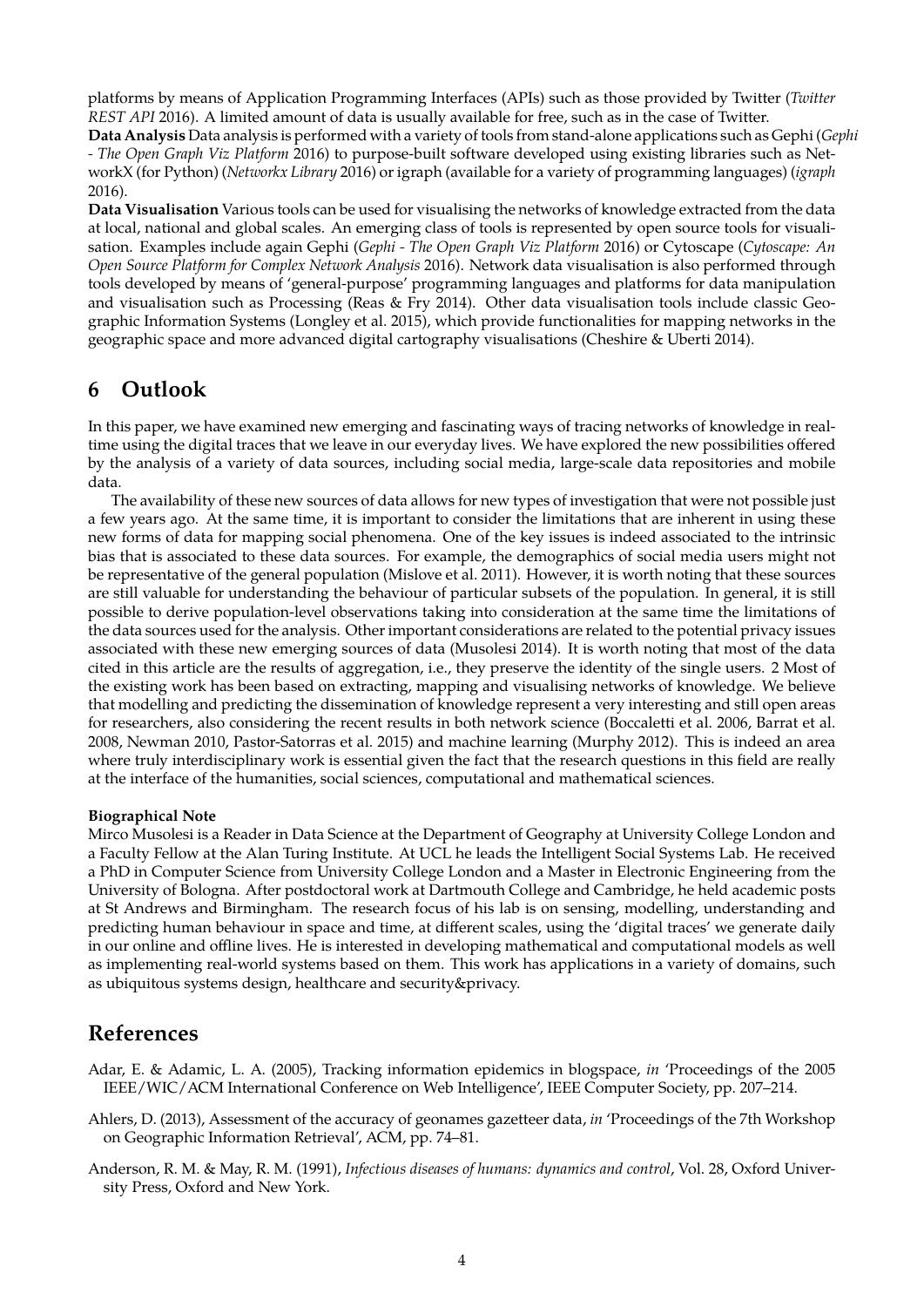- Aral, S., Muchnik, L. & Sundararajan, A. (2009), 'Distinguishing influence-based contagion from homophilydriven diffusion in dynamic networks', *Proceedings of the National Academy of Sciences* **106**(51), 21544–21549.
- Barrat, A., Barthelemy, M. & Vespignani, A. (2008), *Dynamical Processes on Complex Networks*, Cambridge University Press.
- Bass, F. M. (1969), 'A new product growth for model consumer durables', *Management Science* **15**(5), 215–227.
- Bilke, S. & Peterson, C. (2001), 'Topological properties of citation and metabolic networks', *Physical Review E* **64**(3), 036106.
- Boccaletti, S., Latora, V., Moreno, Y., Chavez, M. & Hwang, D.-U. (2006), 'Complex networks: Structure and dynamics', *Physics reports* **424**(4), 175–308.
- Brandes, U., Kenis, P., Lerner, J. & van Raaij, D. (2009), Network analysis of collaboration structure in Wikipedia, *in* 'Proceedings of WWW'09', ACM, pp. 731–740.
- Cairncross, F. (2001), *The death of distance: How the communications revolution is changing our lives*, Harvard Business Press.
- Campbell, A. T., Eisenman, S. B., Lane, N. D., Miluzzo, E., Peterson, R., Lu, H., Zheng, X., Musolesi, M., Fodor, K. & Ahn, G.-S. (2008), 'The rise of people-centric sensing', *IEEE Internet Computing Special Issue on Mesh Networks* .
- Cha, M., Haddadi, H., Benevenuto, F. & Gummadi, P. K. (2010), 'Measuring user influence in twitter: The million follower fallacy.', *Proceedings of ICWSM'10* **10**(10-17), 30.
- Cha, M., Mislove, A. & Gummadi, K. P. (2009), A measurement-driven analysis of information propagation in the Flickr social network, *in* 'Proceedings of WWW'09', ACM, pp. 721–730.
- Cheshire, J. & Uberti, O. (2014), *London The Information Capital*, Particular Books.
- *Cytoscape: An Open Source Platform for Complex Network Analysis* (2016). http://www.cytoscape.org [Accessed on 1 October 2016].
- Davis, K. F., D'Odorico, P., Laio, F. & Ridolfi, L. (2013), 'Global spatio-temporal patterns in human migration: a complex network perspective', *PLoS ONE* **8**(1), e53723.
- De Domenico, M., Lima, A., Mougel, P. & Musolesi, M. (2013), 'The anatomy of a scientific rumor', *Scientific Reports* **3**(02980).
- Dodds, P. S., Harris, K. D., Kloumann, I. M., Bliss, C. A. & Danforth, C. M. (2011), 'Temporal patterns of happiness and information in a global social network: Hedonometrics and Twitter', *PloS ONE* **6**(12), e26752.
- Ellison, N. B., Steinfield, C. & Lampe, C. (2007), '"the benefits of facebook "friends": Social capital and college students? use of online social network sites"', *Journal of Computer-Mediated Communication* **12**(4), 1143–1168.
- *Gephi The Open Graph Viz Platform* (2016). https://gephi.org [Accessed on 1 October 2016].
- Goldenberg, J., Libai, B. & Muller, E. (2001), 'Talk of the network: A complex systems look at the underlying process of word-of-mouth', *Marketing letters* **12**(3), 211–223.
- González-Bailón, S., Borge-Holthoefer, J. & Moreno, Y. (2013), 'Broadcasters and hidden influentials in online protest diffusion', *American Behavioral Scientist* p. 0002764213479371.
- González-Bailón, S., Borge-Holthoefer, J., Rivero, A. & Moreno, Y. (2011), 'The dynamics of protest recruitment through an online network', *Scientific Reports* **1**(197).
- Goodchild, M. F. (2007), 'Citizens as sensors: the world of volunteered geography', *GeoJournal* **69**(4), 211–221.
- Gruhl, D., Guha, R., Liben-Nowell, D. & Tomkins, A. (2004), Information diffusion through blogspace, *in* 'Proceedings of WWW'04', ACM, pp. 491–501.
- Guimera, R., Mossa, S., Turtschi, A. & Amaral, L. N. (2005), 'The worldwide air transportation network: Anomalous centrality, community structure, and cities' global roles', *Proceedings of the National Academy of Sciences* **102**(22), 7794–7799.
- Hawelka, B., Sitko, I., Beinat, E., Sobolevsky, S., Kazakopoulos, P. & Ratti, C. (2014), 'Geo-located Twitter as proxy for global mobility patterns', *Cartography and Geographic Information Science* **41**(3), 260–271.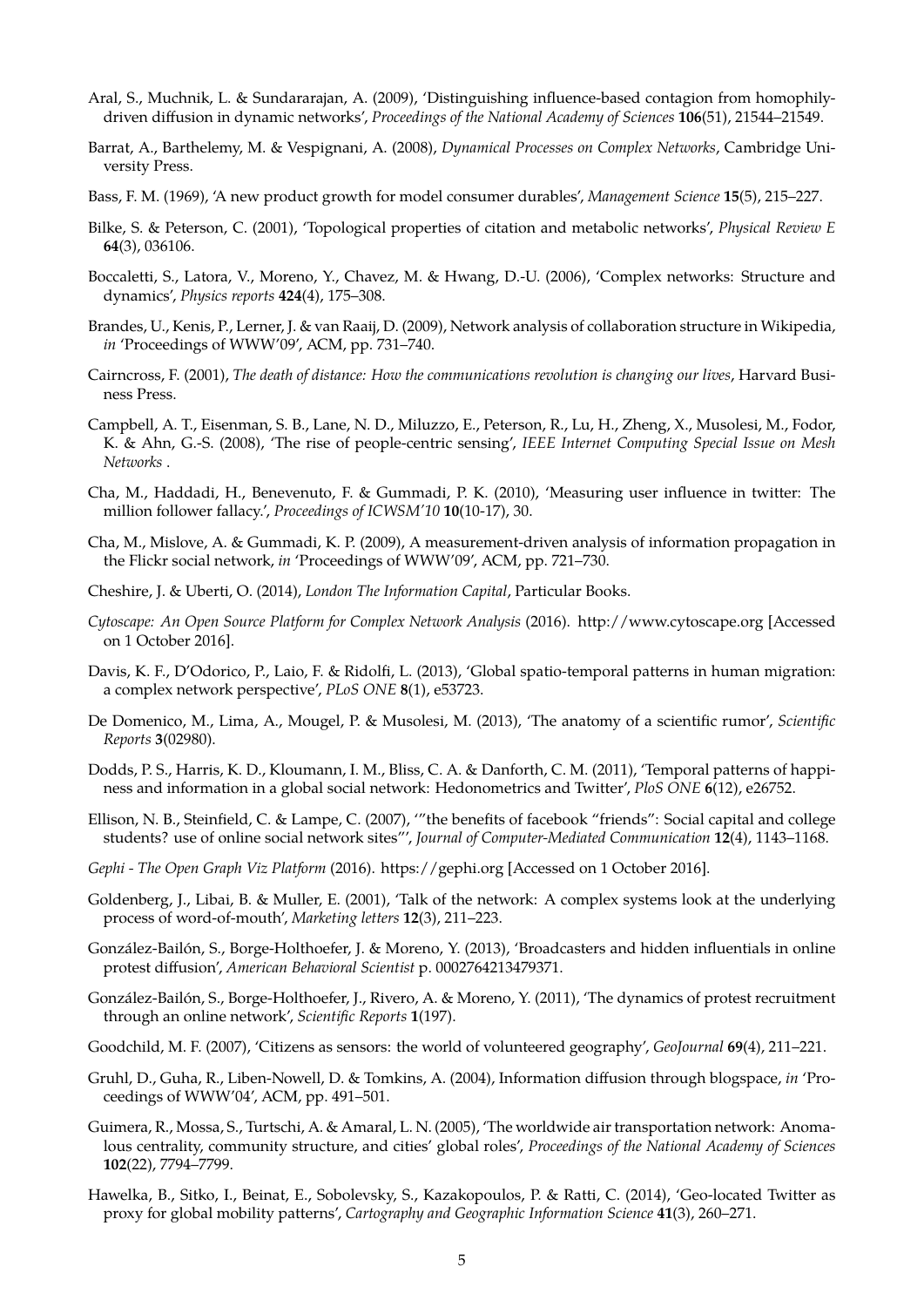Hidalgo, C. (2015), *Why information grows: The evolution of order, from atoms to economies*, Basic Books.

- Holme, P. & Saramäki, J. (2012), 'Temporal networks', *Physics Reports* 519(3), 97-125.
- Hristova, D., Noulas, A., Brown, C., Musolesi, M. & Mascolo, C. (2016), 'A multilayer approach to multiplexity and link prediction in online geo-social networks', *EPJ Data Science* **5**(24).
- Hristova, D., Quattrone, G., Mashhadi, A. J. & Capra, L. (2013), The life of the party: Impact of social mapping in openstreetmap., *in* 'Proceedings of ICWSM'13'.
- Hristova, D., Williams, M. J., Musolesi, M., Panzarasa, P. & Mascolo, C. (2016), Measuring urban social diversity using interconnected geo-social networks, *in* 'Proceedings of WWW'16'.
- *igraph* (2016). http://igraph.org/ [Accessed on 1 October 2016].
- Karsai, M., Kivelä, M., Pan, R. K., Kaski, K., Kertész, J., Barabási, A.-L. & Saramäki, J. (2011), 'Small but slow world: How network topology and burstiness slow down spreading', *Physical Review E* **83**(2), 025102.
- Keeling, M. & Eames, K. (2005), 'Networks and epidemic models', *Journal of the Royal Society Interface* **2**(4), 295– 307.
- Kempe, D., Kleinberg, J. & Tardos, É. (2003), Maximizing the spread of influence through a social network, *in* 'Proceedings of KDD'03', ACM, pp. 137–146.
- Kitsak, M., Gallos, L., Havlin, S., Liljeros, F., Muchnik, L., Stanley, H. & Makse, H. (2010), 'Identification of influential spreaders in complex networks', *Nature Physics* **6**(11), 888–893.
- Kwak, H., Lee, C., Park, H. & Moon, S. (2010), What is Twitter, a social network or a news media?, *in* 'Proceedings of WWW'10', pp. 591–600.
- Laurila, J. K., Gatica-Perez, D., Aad, I., Bornet, O., Do, T.-M.-T., Dousse, O., Eberle, J., Miettinen, M. et al. (2012), The mobile data challenge: Big data for mobile computing research, *in* 'Pervasive Computing'.
- Lazer, D., Pentland, A. S., Adamic, L., Aral, S., Barabasi, A. L., Brewer, D., Christakis, N., Contractor, N., Fowler, J., Gutmann, M. et al. (2009), 'Life in the network: the coming age of computational social science', *Science* **323**(5915), 721.
- Leetaru, K., Wang, S., Cao, G., Padmanabhan, A. & Shook, E. (2013), 'Mapping the global Twitter heartbeat: The geography of Twitter', *First Monday* **18**(5).
- Lehmann, S., Lautrup, B. & Jackson, A. (2003), 'Citation networks in high energy physics', *Physical Review E* **68**(2), 026113.
- Lerman, K. & Ghosh, R. (2010), 'Information contagion: An empirical study of the spread of news on Digg and Twitter social networks', *ICWSM* **10**, 90–97.
- Liben-Nowell, D. & Kleinberg, J. (2008), 'Tracing information flow on a global scale using internet chain-letter data', *Proceedings of the National Academy of Sciences* **105**(12), 4633–4638.
- Lima, A. & Musolesi, M. (2012), Spatial dissemination metrics for location-based social networks, *in* 'Proceedings of UbiComp'12', ACM, pp. 972–979.
- Lima, A., Rossi, L. & Musolesi, M. (2014), Coding Together at Scale: GitHub as a Collaborative Social Network, *in* 'Proceedings of ICWSM'14', Ann Arbor, Michigan, USA.
- Longley, P. A. & Adnan, M. (2016), 'Geo-temporal Twitter demographics', *International Journal of Geographical Information Science* **30**(2), 369–389.
- Longley, P. A., Goodchild, M. F., Maguire, D. J., Rhind, D. W. et al. (2015), *Geographic Information Systems and Science.*, John Wiley & Sons Ltd.
- Manning, C. D. & Schütze, H. (1999), *Foundations of Statistical Natural Language Processing*, MIT Press.
- Margetts, H., John, P., Hale, S. & Yasseri, T. (2015), *Political Turbulence: How Social Media Shape Collective Action*, Princeton University Press.
- Miritello, G., Moro, E. & Lara, R. (2011), 'Dynamical strength of social ties in information spreading', *Physical Review E* **83**(4), 045102.